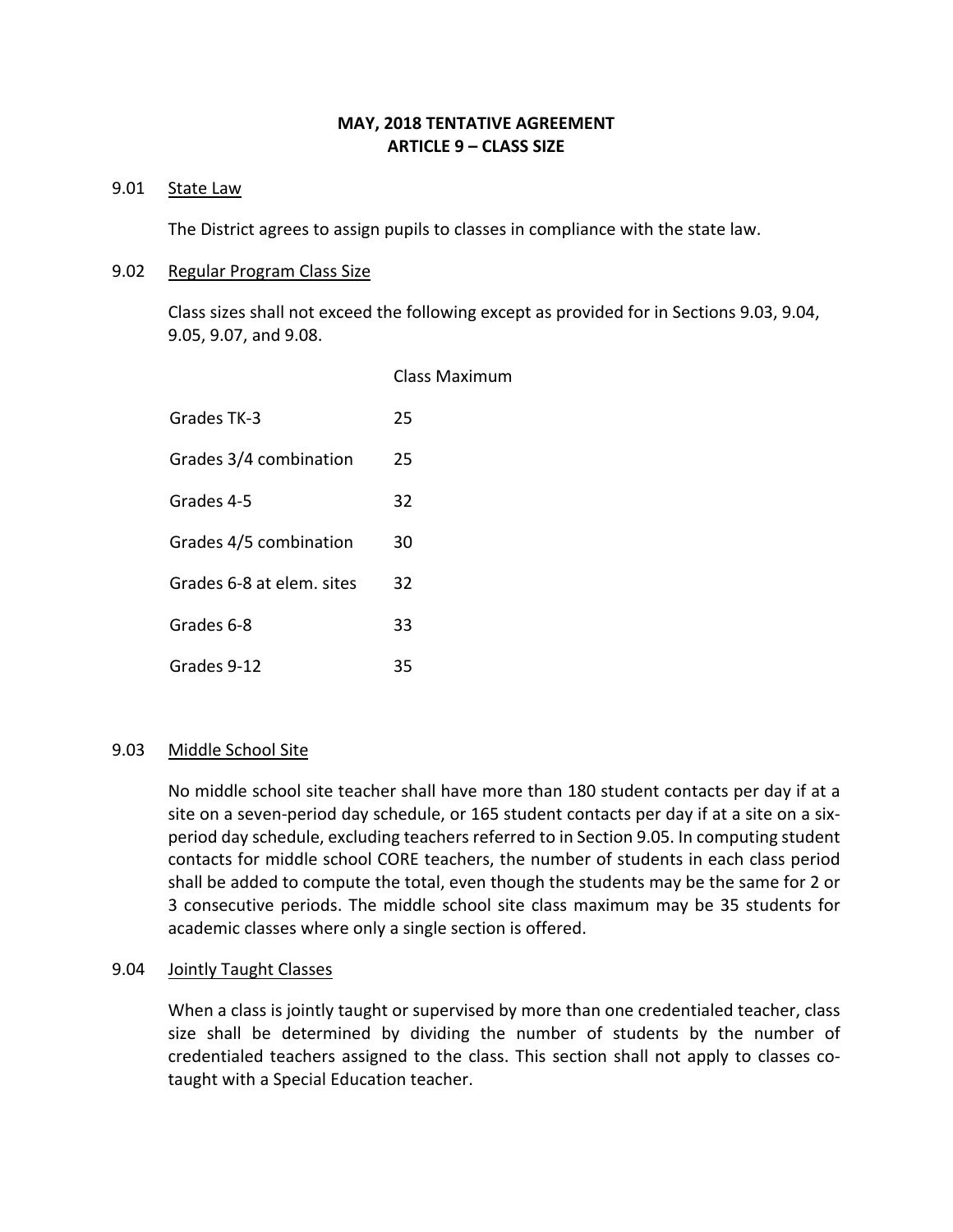## 9.05 Music, Physical Education, ROTC

The following classes may exceed the above maximum number: Music, Physical Education, ROTC. Physical Education class size, at the middle school and high school, shall not exceed fifty-five (55) students. No high school physical education teacher shall have more than 250 student contacts per day. No middle school teacher who teaches only P.E. shall have more than 240 student contacts per day if at a site on a seven period day, or 200 if at a site on a six period day. P.E. teachers grades 6-12 who teach classes in addition to P.E. shall have student contacts calculated on a pro-rata basis.

## 9.06 Time Limit for Adjustment

In the event an elementary, middle school, or secondary class exceeds the maximum, the District shall have twenty (20) days at the beginning of the school year to adjust such class and five (5) days at the beginning of the second semester. Resolution shall not be achieved by creating another class out of compliance.

### 9.07 Special Classes

The maximum size for special classes shall be those limits prescribed by law.

### 9.08 Exceptions

- 9.08.01 Large group instruction or experimental classes are permitted where the teacher and the District mutually agree to exceed the maximums.
- 9.08.02 In the event it is desirable that other negotiated maximums be exceeded in a given school, the exclusive representative and the District shall mutually agree to make such exceptions.

### 9.09 Waivers For Teacher's Assistants

Teachers in grades 6-12 may request a waiver of the maximum daily student contacts and/or the maximum class size limits set forth above when the inclusion of a "work experience student" (also known as a "teacher's assistant") in one such class would cause either the maximum daily student contacts and/or the individual class size limits to be exceeded.

### 9.09.01 Waiver Approval Process

- a) The waiver must be approved by the site principal
- b) The waiver must be approved by an official AEA Site Representative
- c) A copy of all approved waivers will be provided to the Chief Human Resources Officer and the Association; if either party wishes to review the waiver they may call for a meeting with the site administrator and the requesting Unit Member.